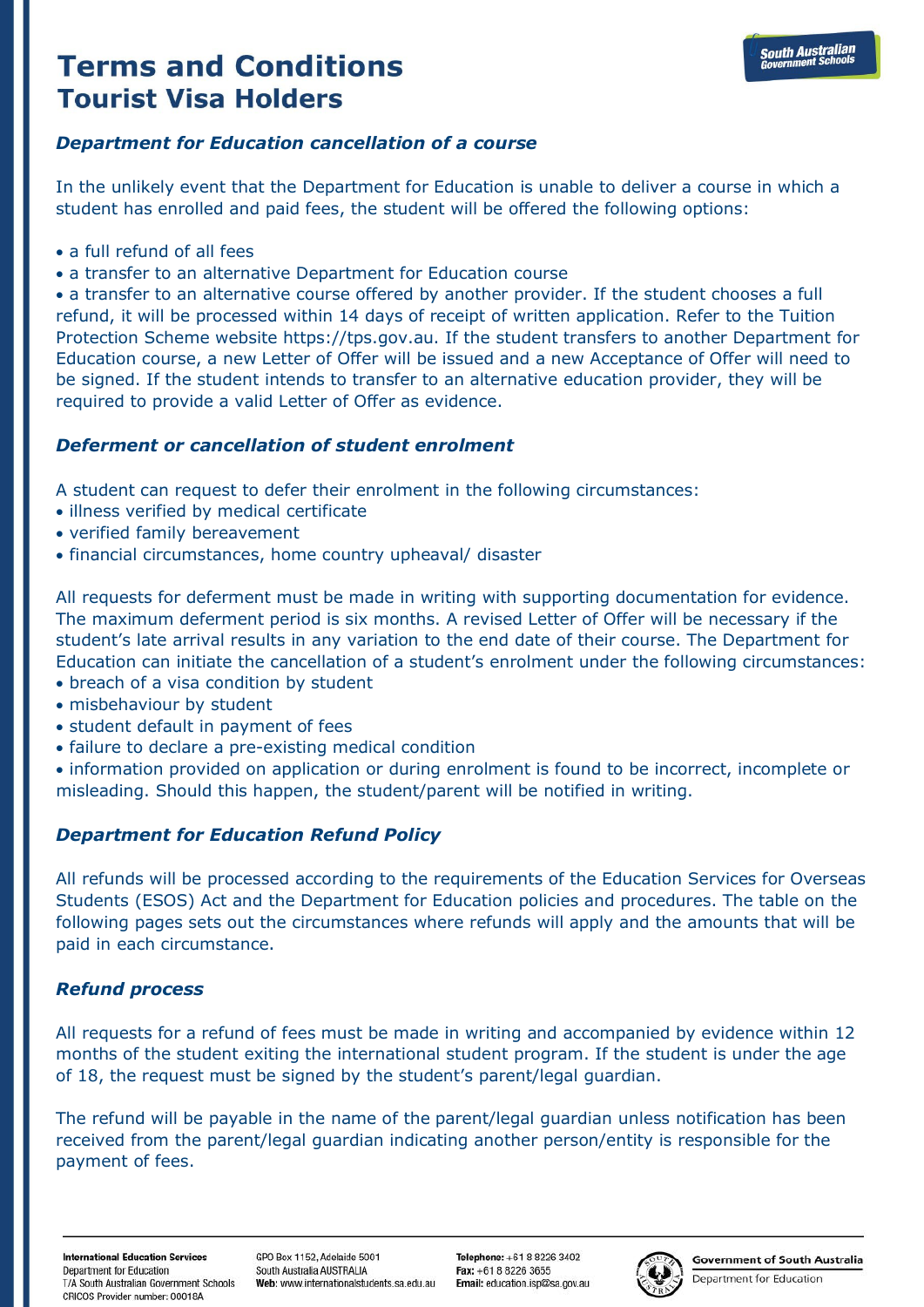An application for a refund will be processed within 4 weeks of the date of receipt of the written application and bank account details, unless the Department for Education is unable to deliver the course. In this case the refund will be processed within 14 days. The student/parent will receive a statement that explains how the refund amount has been worked out.

Refunds will be actioned once the student's enrolment is terminated/withdrawn from a South Australian government school.

A refund processing charge (administration charge) will be applied (refer table below).

### *Payment deadline of fees*

The payment deadline of the Letter of Offer is calculated to be 60 days from the date of issue of the letter unless the course commencement date is less than 60 days then 7 days will apply. Failure to meet the payment deadline will result in the offer being withdrawn. Students will be required to pay fees (as per original visa) whilst on a bridging visa.

### *Medical and travel insurance*

The Department for Education strongly recommends that all students who enter Australia on a tourist/visitor visa arrange an appropriate insurance policy providing comprehensive medical and travel insurance. The student's family is responsible for all health care and travel expenses. The Department for Education is not liable for any medical or travel expenses incurred by a student whilst travelling to or from Australia, or during their stay.

### *Damage, loss or unpaid accounts*

Students and their parents are responsible for covering the cost of any damage, loss or unpaid accounts in the school or homestay. In all cases, the student is required to pay directly and promptly to the school and homestay.

## **Disclosure of student information**

The Department for Education collects information about students before and during enrolment to support them in studying and living in Australia. Where needed, the information collected can be provided to the Australian government, South Australian government and other relevant authorities. Where required by law, it can also be disclosed without the student's consent.

## *Keeping records*

Students are advised to keep copies of all documents related to their agreement and receipts of payments.

## *The Department for Education Refund Policy*

The following table sets out the circumstances where refunds will apply and the amounts that will be paid in each circumstance:

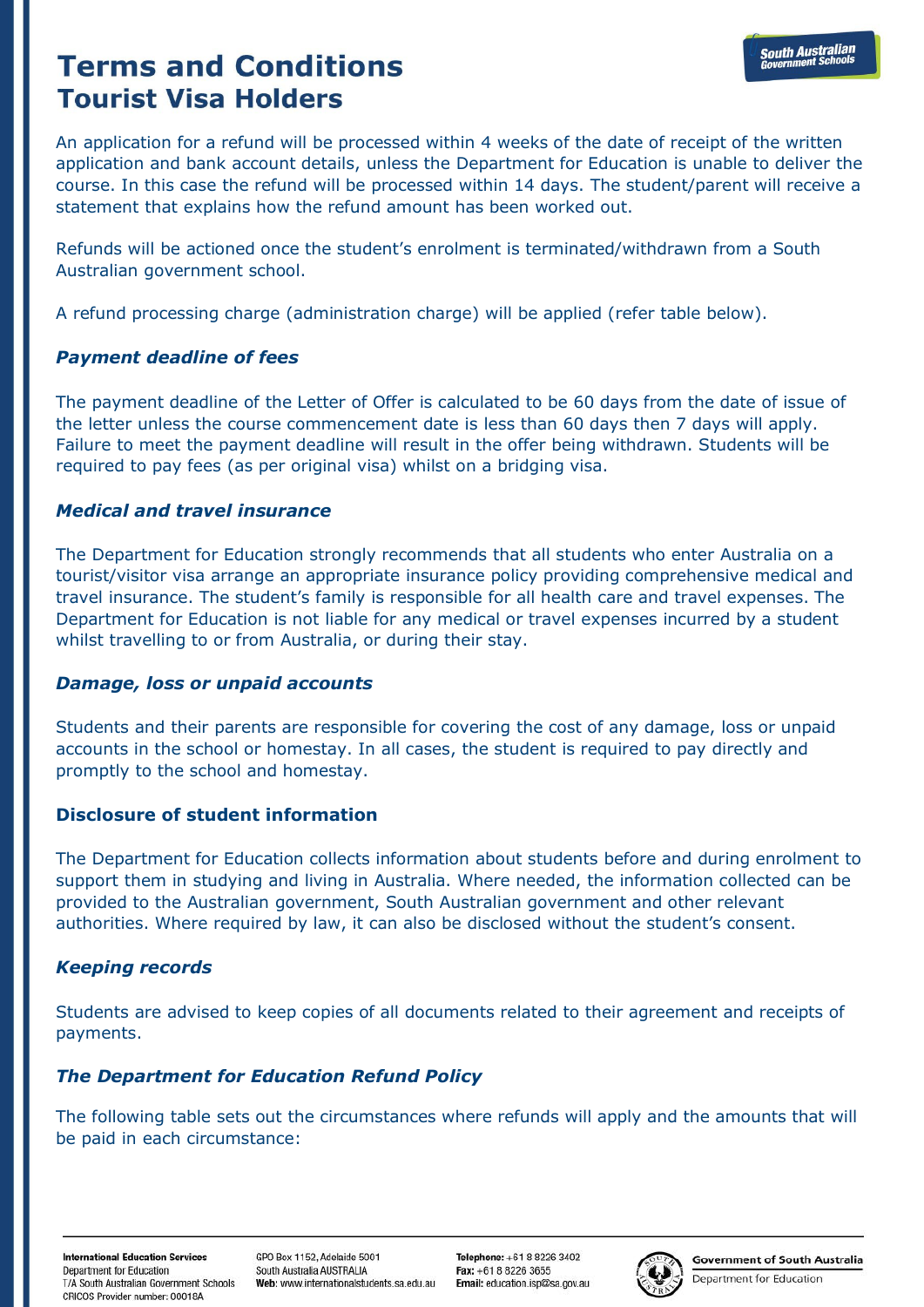| <b>Program</b>                                                                          | <b>Primary, Secondary and Regional Study Abroad Programs</b>                                                                                                                                                                                               |
|-----------------------------------------------------------------------------------------|------------------------------------------------------------------------------------------------------------------------------------------------------------------------------------------------------------------------------------------------------------|
| Circumstance -<br><b>Student Instigated</b><br><b>Withdrawals /</b><br>cancellations    | <b>Amounts to be refunded</b>                                                                                                                                                                                                                              |
| /deferments                                                                             |                                                                                                                                                                                                                                                            |
| Student / Guardian<br>Visa refused<br>(documentation to be<br>provided)                 | Full refund of all fees paid less the Administration and Support Services fee (per family<br>if refund requests are received at the same time)                                                                                                             |
| Withdrawal by student<br>prior to course                                                | 6 weeks or more prior to course commencement date:                                                                                                                                                                                                         |
| commencement                                                                            | The following fees will be refunded:<br>o All paid fees (excluding the Administration and Support Services fee) less \$500<br>administration charge (per family if refund requests are received at the same time)                                          |
|                                                                                         | <b>Less than 6 weeks:</b><br>The following fees will be refunded less \$500 administration charge:<br>o Homestay fees paid (if applicable)                                                                                                                 |
|                                                                                         | o Remaining Overseas Student Health Cover fees (if applicable)<br>The following fees will not be refunded:                                                                                                                                                 |
|                                                                                         | o Tuition fees paid o Administration and support services<br>o Homestay placement fee (if applicable)<br>o Airport reception (if applicable)                                                                                                               |
| Cancellation by<br>student after<br>commencement of                                     | The following fees will be refunded less \$500 administration charge (per family if<br>refund requests are received at the same time):<br>o Remaining Overseas Student Health Cover (if applicable)                                                        |
| course                                                                                  | o Remaining homestay fees paid                                                                                                                                                                                                                             |
|                                                                                         | The following fees will not be refunded:<br>o Tuition fees paid o Administration and support services fee                                                                                                                                                  |
|                                                                                         | o Airport reception fee (if applicable);<br>o Homestay placement fee (if applicable).                                                                                                                                                                      |
| Change of Visa Status<br>after course<br>commencement                                   | The following fees will be refunded less \$500 administration charge (per family if<br>refund requests are received at the same time):<br>o Remaining homestay fees paid                                                                                   |
|                                                                                         | The following fees will not be refunded:<br>o Tuition fees paid o Administration and support services<br>o Airport reception fee (if applicable)<br>o Homestay placement fee (if applicable).                                                              |
| Program deferment<br>(by student)                                                       | o Fees transferred (for a maximum of six months)<br>o If greater than six months then full refund (excluding Administration and Support<br>Services fee) less \$500 administration charge (per family if refund requests are<br>received at the same time) |
| Circumstance -<br><b>Department for</b><br><b>Education /School</b><br><b>Initiated</b> | <b>Amounts to be refunded</b>                                                                                                                                                                                                                              |
| <b>Cancellation</b><br>Program cancellation                                             | The following fees will be refunded less \$500 administration charge (per family if                                                                                                                                                                        |
| by the Department for                                                                   | refund requests are received at the same time):                                                                                                                                                                                                            |
| <b>Education after course</b>                                                           | o Remaining Overseas Student Health Cover (if applicable)                                                                                                                                                                                                  |
| commencement                                                                            | o Remaining homestay fees paid                                                                                                                                                                                                                             |
| (refer: 'Deferring,<br>Suspending or                                                    | The following fees will not be refunded:<br>o Tuition fees paid                                                                                                                                                                                            |
| <b>Cancelling Student</b><br>Enrolment Policy')                                         | o Administration and support services<br>o Airport reception fee (if applicable)<br>o Homestay placement fee (if applicable).                                                                                                                              |
| Circumstance -<br><b>Department for</b><br><b>Education unable to</b><br>deliver course | <b>Amounts to be refunded</b>                                                                                                                                                                                                                              |

**International Education Services** Department for Education<br>T/A South Australian Government Schools CRICOS Provider number: 00018A

GPO Box 1152, Adelaide 5001 GPO BOX 1152, Adelaide 5001<br>South Australia AUSTRALIA<br>Web: www.internationalstudents.sa.edu.au

Telephone: +61 8 8226 3402 Fax: +61 8 8226 3462<br>Fax: +61 8 8226 3655<br>Email: education.isp@sa.gov.au



**Government of South Australia** Department for Education